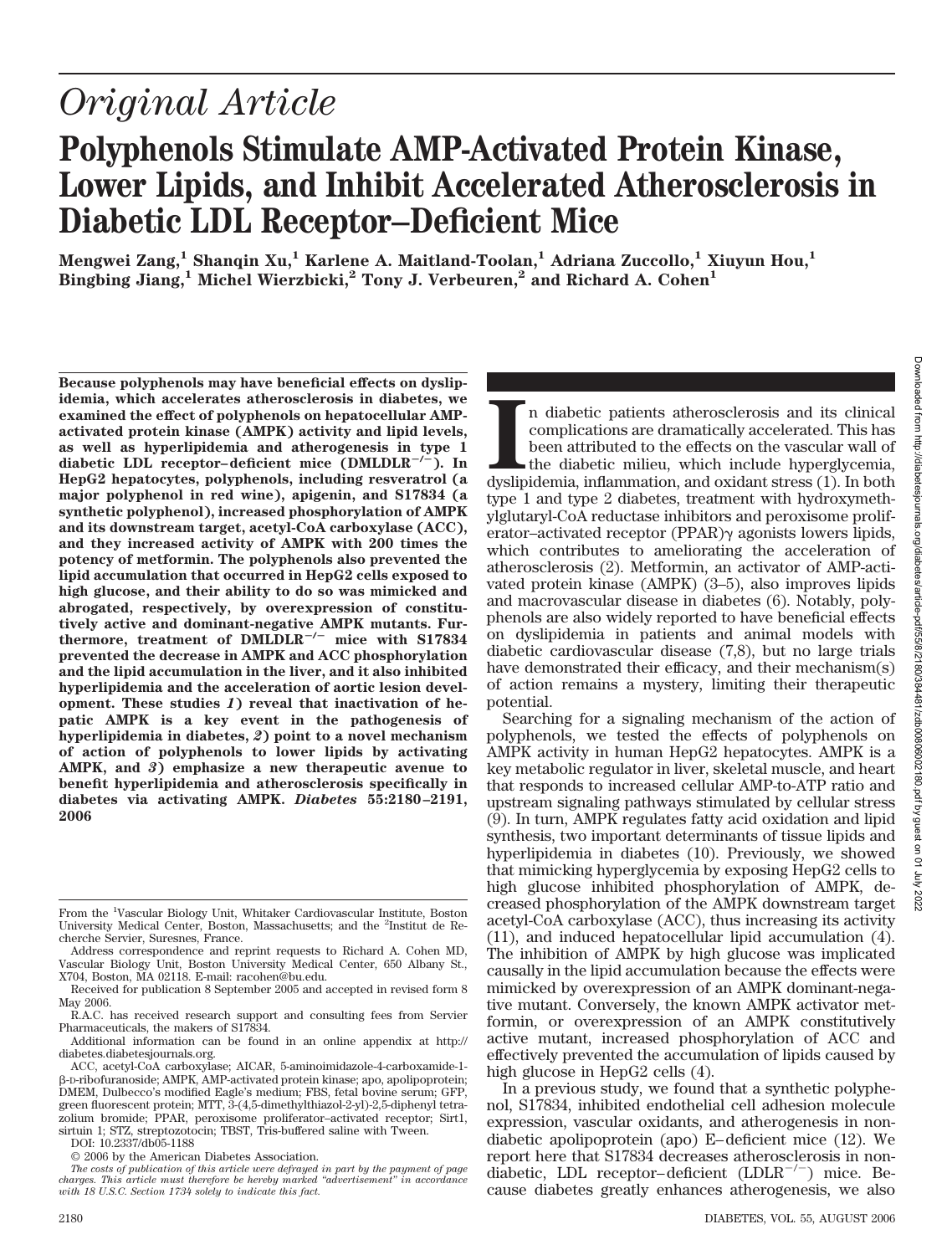tested and found that S17834 prevented the accelerated atherogenesis in streptozotocin (STZ)-induced type 1 diabetic  $LDLR^{-/-}$  mice. We noted that S17834 improved diabetic hyperlipidemia and that the ability of S17834 to prevent the acceleration of atherosclerosis by diabetes could be explained based on its ability to lower serum and hepatic lipids.

We report here that S17834 strongly and persistently stimulates AMPK phosphorylation and activity in HepG2 cells at concentrations 50 –200 times lower than 5-aminoimidazole-4-carboxamide-1-B-p-ribofuranoside (AICAR) or metformin. As a consequence, S17834 prevents cellular lipid accumulation caused by high glucose via an AMPKdependent mechanism. Other polyphenols that are structurally similar to S17834 and known to have beneficial effects on hyperlipidemia, including resveratrol (a key component in red wine) and apigenin, had similar but less potent effects on hepatic AMPK activity and lipids. Hyperglycemia in diabetic  $LDLR^{-/-}$  mice also decreased phosphorylation of AMPK and ACC in the liver, elevated hepatic and serum lipids, and accelerated aortic atherosclerosis. Treatment with S17834 augmented hepatic AMPK and ACC phosphorylation and thereby decreased hepatic and serum lipids, suppressing acceleration of atherosclerosis caused by diabetes. These studies identify AMPK activation as a novel molecular mechanism of action for polyphenols, like S17834 and resveratrol, to counter the effect of diabetic milieu on hyperlipidemia and accelerated atherogenesis.

#### **RESEARCH DESIGN AND METHODS**

S17834 [6,8-diallyl 5,7-dihydroxy 2-(2-allyl 3-hydroxy 4-methoxyphenyl)1-H benzo(b)pyran-4 – one], a synthetic polyphenol, was obtained from the Institut de Recherches Servier (Suresnes, France). Apigenin and resveratrol were from Calbiochem (San Diego, CA). STZ, metformin (1,1-dimethylbiguanide), insulin, 3-(4,5-dimethylthiazol-2-yl)-2,5-diphenyl tetrazolium bromide (MTT), AMP, Nonidet P-40, aprotinin, leupeptin, and phenylmethylsulfonyl fluoride were purchased from Sigma (St. Louis, MO). AICAR was from Toronto Research Chemicals (Downsview, ON, Canada). Fetal bovine serum (FBS), Dulbecco's modified Eagle's medium (DMEM), and Dulbecco's PBS were from Gibco-BRL (Grand Island, NY). Rabbit polyclonal pan-AMPK $\alpha$  antibody and phospho-AMPK $\alpha$  (Thr-172) antibody were purchased from Cell Signaling Technology (Beverly, MA). Rabbit polyclonal anti-AMPK $\alpha$  subunit antibodies recognizing the  $\alpha$ 1 or  $\alpha$ 2 isoform as well as AMPK $\alpha$ 1 and - $\alpha$ 2 blocking peptides (the peptide sequences used to generate and immunopurify the antibodies) were from Bethyl Laboratories (Montgomery, TX). Rabbit polyclonal anti– phospho-Ser-79 ACC1 (Ser-221 ACC2) antibody, SAMS peptide, and P81 phosphocellular paper were purchased from Upstate Biotechnology (Lake Placid, NY). Mouse monoclonal anti-*myc* antibody (9E10) was from BD Biosciences (Palo Alto, CA). Mouse monoclonal anti- $\beta$ -actin antibody was from Abcam (Cambridge, MA). Horseradish peroxidase– conjugated antimouse and anti-rabbit secondary antibodies and protein A/G plus agarose were obtained from Santa Cruz Biotechnology (Santa Cruz, CA). Adenopure kits for adenovirus purification were purchased from Puresyn (Malvern, PA). Enzymatic lipid assay kits (Infinity triglycerol and cholesterol reagents) were from Thermo DMA (Louisville, CO). ATPLite for measuring intracellular ATP and [ $\gamma$ <sup>-32</sup>P]ATP were from PerkinElmer Life and Analytical Sciences (Boston, MA). All other reagents were of analytical grade.

**Cell culture and treatments.** The cultured human hepatoma HepG2 cell line was grown in DMEM containing normal glucose (5.5 mmol/l D-glucose) supplemented with 10% FBS, 100 units/ml penicillin, and 100  $\mu$ g/ml streptomycin as previously described (4). Cells were incubated in a humidified atmosphere of  $5\%$  CO<sub>2</sub> at  $37^{\circ}$ C.

HepG2 cells were cultured in complete medium with 10% FBS to  $\sim\!80\%$  cell confluence and subjected to assays after overnight serum depletion. Polyphenols, including S17834, resveratrol, and apigenin, that were dissolved in DMSO were added to the medium. The final concentration of DMSO did not exceed 0.1%, which did not affect cell viability or AMPK phosphorylation. A cell model for high-glucose–induced accumulation of hepatic lipids was used by exposing HepG2 cells to a high concentration of glucose (30 mmol/l) for 24 h as described previously (4). Briefly, HepG2 cells were quiesced in serum-free

For the luminescence ATP detection assay, HepG2 cells  $(2.0 \times 10^4 \text{ per}$ well) were cultured in 96-well microplates and treated with polyphenols as indicated. Intracellular ATP levels were measured using ATPLite, an ATP monitoring system based on firefly (*Photinus pyralis*) luciferase, according to the manufacturer's instructions. A LumiCount microplate reader (SPECTR Max Gemini) was used to measure the luminescence as previously described (13).

For cellular toxicity, the MTT assay was performed according to the manufacturer's protocol (Sigma). HepG2 cells were seeded on a 96-well plate and grown to 70% confluence. Cells were treated for 24 h with increasing concentrations of S17834 in 100  $\mu$ l of DMEM without phenol red and serum in quadruplicate for each condition, and they were subsequently incubated with 10  $\mu$ l of the MTT solution (5 mg/ml in PBS) at 37°C for another 3 h, followed by incubation in 100  $\mu$ l of 10% Triton X-100 and 0.1 N HCl in isopropanol for 10 min. The optical density at 570 nm was measured using a plate reader (SPECTRAmax340 microplate spectrophotometer; Molecular Devices). Cell viability was calculated from the optical density readings of S17834 treatment, using control cells as 100%. Treatment with S17834 (2.5–25  $\mu$ mol/l) had no detectable effect on cell viability (data not shown).

**Adenoviral infection.** The recombinant adenoviral vector expressing a  $muc$ -tagged constitutively active mutant of  $AMPK\alpha1$  (Ad-CA-AMPK) that encodes residues 1–312 of AMPK  $\alpha$ 1 in which Thr-172 was substituted with aspartic acid  $\lceil \alpha 1 \rceil (1-312)$  T172D] was generated as previously described (4,14). The adenoviral vector encoding a *myc*-tagged dominant-negative form of AMPK $\alpha$ 2 (Ad-DN-AMPK), in which Lys-45 is substituted with arginine ( $\alpha$ 2K45R), was described previously (4,15). An adenoviral vector encoding green fluorescent protein (GFP; Ad-GFP) was used as a control. The adenoviruses were amplified in human embryonic kidney 293 cells that were cultured in DMEM supplemented with 10% FBS, and they were purified by Adenopure kits according to the manufacturer's instructions. The number of viral particles was estimated by measuring the optical density at 260 nm. In some experiments, HepG2 cells were transfected for 24 h in serum-free DMEM at 30 –100 plaque-forming units of adenoviral vectors before treatment. Under these conditions, transfection efficiency was  $>80\%$ , as determined by GFP expression.

**Animal protocols and diets.** Male homozygous LDL receptor– deficient  $(LDLR^{-/-})$  mice (6 weeks of age) with C57BL/6 genetic background were created by homologous recombination (Jackson Laboratory, Bar Harbor, ME) (16). The mice were maintained on normal mouse chow and given free access to both food and water in a temperature- and light-controlled animal facility with a light/dark cycle of 6 A.M. to 6 P.M. After 1 week of acclimatization, diabetes was induced by intraperitoneal injection of STZ (100 mg  $\cdot$  kg<sup>-1</sup>  $\cdot$  $day^{-1}$ ) dissolved in citrate buffer (0.05 mol/l, pH 4.5) for 5 consecutive days. Nondiabetic mice were injected with a comparable volume of citrate buffer. Glucose levels were measured in tail blood by a FreeStyle blood glucose monitoring system (TheraSense, Alameda, CA). Hyperglycemia was confirmed by nonfasting blood glucose 200 mg/dl (11 mmol/l) 1 week after initial STZ injection. The nondiabetic and diabetic  ${\rm LDLR}^{-/-}$  mice were randomly divided into two groups: untreated and S17834-treated mice. The untreated mice were fed normal mouse chow containing 4.5% fat. For S17834 treatment, customized chow diet of the same composition (Pharma Serv, Framingham, MA) was fed to mice and contained S17834 in sufficient amounts to administer a dose of  $130$  mg·kg<sup>-1</sup>·day<sup>-1</sup>. The dose of drug was calculated based on the average consumption of food (5 g/day) by a 23-g mouse. After 6 weeks the mice were killed under isoflurane anesthesia, and tissues were taken and frozen immediately in liquid nitrogen or fixed. AMPK phosphorylation was not different in liver harvested by freeze-clamping compared with liver that was quickly frozen in liquid nitrogen. Blood samples for serum lipids were collected from the vena cava. The Boston University Medical Center institutional animal care and use committee approved the protocol.

**Assessment of aortic atherosclerosis.** The whole aortas were collected and stained by oil red O (60% solubilized in propylene glycol) to detect the lipids present in lesions, as previously described (12). The entire aortic intimal surface was photographed and scanned digitally, and planimetry of oil red O–positive stained lesions was performed on the digitized images using Scion Image software. Quantification of atherosclerotic lesion area was expressed as the total aortic surface area covered by oil red O–positive lesions in square micrometers.

**Immunoblotting analysis.** Immunoblotting analysis was conducted as described previously (4,17,18). HepG2 cells were washed with PBS and lysed at 4°C in lysis buffer (20 mmol/l Tris-HCl, pH 8.0, 1% [vol/vol] Nonidet P-40, 1 mmol/l EDTA, 1 mmol/l EGTA, 1 mmol/l sodium orthovanadate, 1 mmol/l dithiothreitol, 1 mmol/l phenylmethylsulfonyl fluoride, 2 µg/ml aprotinin, 2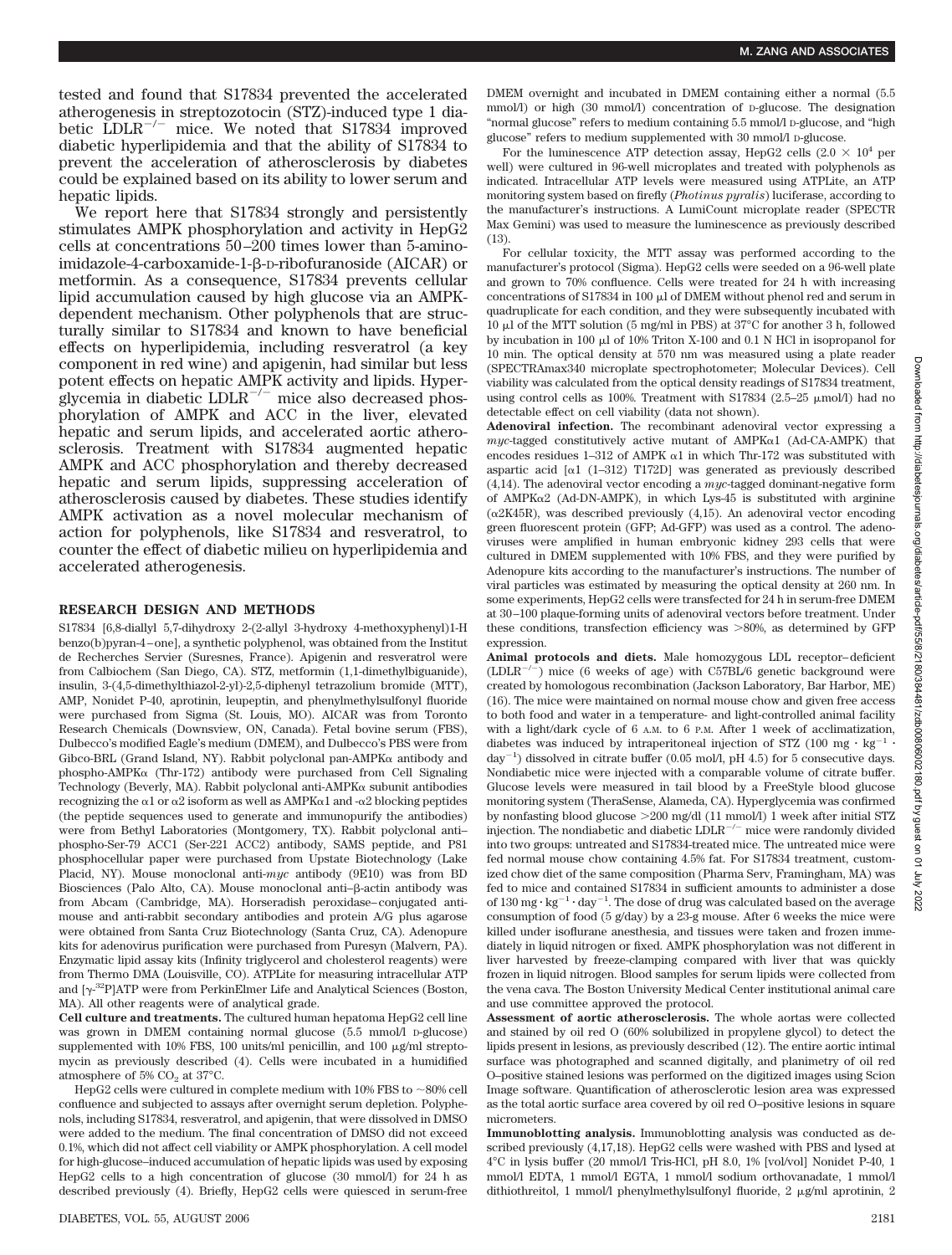$\mu$ g/ml leupeptin, and 1  $\mu$ g/ml pepstatin), followed by centrifugation at 14,000 rpm for 10 min at 4°C. Protein concentrations in cell lysates were measured using a Bio-Rad protein assay kit. The cell lysates  $(20-50 \text{ µg protein})$  were combined with the appropriate amount of  $6 \times$  SDS sample buffer (0.32 mol/l Tris-HCl, pH 6.8, 30% [vol/vol] glycerol, 12% [wt/vol] SDS, 5% [vol/vol] -mercaptoethanol, and bromophenol blue) and then heated at 95°C for 5 min. Samples were subjected to 8% SDS-PAGE and electrophoretically transferred to polyvinylidene difluoride membranes by wet transfer at 30 V overnight. The membranes were blocked with 5% (wt/vol) nonfat dry milk in Tris-buffered saline with Tween (TBST) buffer (20 mmol/l Tris-HCl, pH 7.6, 0.138 mol/l NaCl, and 0.1% [vol/vol] Tween 20) and subsequently blotted with the appropriate antibodies in TBST containing 1% (wt/vol) BSA. Antibodies were used at the following conditions: anti–phospho-AMPK (1:500 dilution) overnight at 4°C and anti-phospho-ACC antibody (1:5,000), anti-AMPK $\alpha$ 1 or  $\alpha$ 2 antibodies  $(1:4,000)$ , anti- $myc$  antibodies  $(1:1,000)$ , and anti- $\beta$ -actin antibody  $(1:5,000)$  for 2 h at room temperature. The membranes were incubated with the secondary antibodies at a 1:10,000 dilution in TBST containing 5% (wt/vol) nonfat dry milk for 1 h, and the bound antibodies were visualized by an enhanced chemiluminescence system. Phosphorylated AMPK was quantified using a GS-700 Imaging Densitometer (Bio-Rad) and normalized to the levels of endogenous AMPK $\alpha$  protein. Unless stated otherwise, phosphorylation of ACC was expressed as the ratio of the sum of ACC1 and ACC2 phosphorylation to the level of endogenous  $AMPK\alpha$  expression. In some cases, ACC1 and ACC2 bands were individually assessed by densitometry. Phosphorylation intensity of AMPK and ACC was expressed relative to the basal or control level.

**Immunoprecipitation and kinase activity of AMPK.** AMPK activity was measured after immunoprecipitation with polyclonal rabbit  $\text{AMPK}\alpha1$  or  $-\alpha2$ antibodies raised against synthetic peptides of  $AMPK\alpha$ . For immunoprecipitation, as previously described  $(17,18)$ , 200  $\mu$ g of protein from HepG2 cell lysates was incubated with  $25 \mu l$  of protein A/G plus agarose as well as isoform-specific AMPK $\alpha$  antibody or the antibody that was preincubated with competing peptide at 4°C overnight. The immunoprecipitates were washed once with lysis buffer, twice with lysis buffer containing 0.5 mol/l NaCl, and twice with kinase buffer (50 mmol/l HEPES, 80 mmol/l NaCl, and 1 mmol/l dithiothreitol, pH 7.4). AMPK activity in  $\alpha$ 1 or  $\alpha$ 2 immunocomplexes was measured using the SAMS peptide phosphorylation assay as described previously (19). Briefly, the kinase assay was performed in 40  $\mu$ l kinase buffer containing 8  $\mu$ l SAMS peptide (2.2 mg/ml), 200  $\mu$ mol/l AMP, 5 mmol/l MgCl<sub>2</sub>, 100  $\mu$ mol/l ATP, and 10  $\mu$ Ci [ $\gamma$ -<sup>32</sup>P]ATP (specific activity 2,000 cpm/pmol) at 30°C for 15 min with continuous shaking. Aliquots of the reaction mixture were spotted on  $2 \text{ cm} \times 2 \text{ cm}$  squares of P81 phosphocellular paper. The P81 paper was washed three times for 15 min in 0.38% (vol/vol) phosphoric acid with gentle stirring to remove free ATP and then dried to quantify 32P-labeled incorporation into SAMS peptide by scintillation counting. Control immunoprecipitation that contained no AMPK antibody was performed to ensure that SAMS peptide phosphorylation was dependent on specific immunoprecipitation of AMPK. AMPK activity was calculated as picomoles per minute per milligram of protein.

**Determination of cholesterol and triglyceride levels.** Intracellular triglyceride and total cholesterol contents were measured in HepG2 cell lysates and expressed as micrograms of lipid per milligram of cellular protein, as previously described (4,20,21). Serum cholesterol and triglycerides were measured enzymatically, using Infinity reagents from Thermo DMA according to the manufacturer's instructions. Oil red O staining of fixed liver for lipid deposition was performed using established methods (22). We homogenized  $\sim$ 100 mg of liver tissue in 1 ml of PBS and determined the protein concentration. Homogenates were extracted with 5 ml of chloroform and methanol (2:1, vol/vol). The mixture was vortexed vigorously, allowed to separate into two phases, and centrifuged at 2,000 rpm for 10 min at 4°C. An aliquot of the organic phase was evaporated until dry under nitrogen gas. Hepatic total cholesterol and triglyceride concentrations were determined and normalized to protein concentrations, and they were expressed as milligrams of lipid per gram of tissue protein (23).

**Statistical analyses.** Data are the means  $\pm$  SE. Statistical analysis was performed by a two-tailed unpaired Student's  $t$  test.  $P < 0.05$  was considered to be statistically significant.

#### **RESULTS**

**Polyphenols stimulate AMPK and ACC phosphorylation in cultured human HepG2 hepatocytes.** Polyphenols have been shown to have beneficial effects on dyslipidemia in patients with diabetic cardiovascular diseases (7,8). Our recent studies demonstrated that the ability of metformin to lower lipid contents in cultured

AMPK activity (4). Because our preliminary studies found that like metformin  $(2 \text{ mmol/l})$ , S17834  $(5-10 \text{ mmol/l})$ , a synthetic polyphenol, also decreased lipid content in these cells at 24 h (see below and data not shown), we therefore tested whether S17834 activates AMPK in these cells. Because Thr-172 phosphorylation of the activation loop of the AMPK $\alpha$  catalytic domain is essential for activation of both the  $\alpha$ 1 and  $\alpha$ 2 subunits of AMPK (24,25), the activation state of total AMPK $\alpha$  was assessed by determining phosphorylation of  $AMPK\alpha$  and its best-characterized downstream substrate, ACC, using immunoblots with specific phospho-Thr-172 and phospho-Ser-79 ACC1 (Ser-221 ACC2) antibodies as described previously (26 –28). AMPK phosphorylates and inactivates ACC1 and ACC2 (29), which in turn downregulates lipid biosynthesis and upregulates fatty acid oxidation (30). Figure 1 shows the effect of treating HepG2 cells for 1 h with either known activators of AMPK, AICAR (1 mmol/l) and metformin (2 mmol/l), or S17834 (10  $\mu$ mol/l), respectively. AICAR and metformin significantly stimulated  $AMPK\alpha$  phosphorylation by 2.4- and 1.9-fold over the basal level, respectively (Fig. 1*A* and *B*). Importantly, S17834 at a concentration of 10 μmol/l caused a 3.6-fold increase in  $\Delta MPK$  phosphorylation. No change in the expression of endogenous  $AMPK\alpha$  protein was noted by immunoblotting with  $AMPK\alpha1$  and  $-\alpha2$  antibodies (Fig. 1*A*). AMPK activation by S17834 (10  $\mu$ mol/l) was further confirmed by enhanced phosphorylation of both ACC1 and ACC2 in HepG2 cells comparable to that of AICAR (1 mmol/l) and metformin (2 mmol/l) (Fig. 1*A* and *B*) and similar to that caused by adiponectin in cultured primary hepatocytes (31). Furthermore, concentrations as low as  $2.5 \mu mol/1$  S17834 were found to significantly increase AMPK and ACC phosphorylation by twofold in 1 h (supplemental Fig. 1*A* and *B***,** which is detailed in the online appendix [available at http://diabetes.diabetesjournals.org]), reaching levels that were similar to those induced by AICAR (1 mmol/l) or metformin (2 mmol/l) in 1 h (Fig. 1*A* and *B*). Three- to fourfold stimulation of phospho-AMPK and phospho-ACC occurred at higher concentrations of S17834 (10 –25 mol/l) (supplemental Fig. 1*A* and *B*). Increased phosphorylation level of AMPK caused by S17834 closely correlated with the increase in ACC phosphorylation. These results indicate that S17834 stimulates AMPK phosphorylation and downstream activity in a dose-dependent manner. Moreover, the phosphorylation of AMPK and ACC occurred very rapidly, rising to near maximal levels within 10 min, and was sustained for 24 h (Fig. 1*C*).

HepG2 cells was attributable to its ability to stimulate

To determine whether other polyphenols that are structurally similar to S17834 (Fig. 1*D*) and have previously been shown to lower lipids have a stimulatory effect on AMPK, the ability of apigenin and resveratrol to activate AMPK was studied in HepG2 cells. When cells were maintained in normal glucose, apigenin (10  $\mu$ mol/l, 24 h) caused a slight but statistically insignificant increase in AMPK and ACC phosphorylation. Resveratrol  $(10 \mu \text{mol/l})$ , like S17834, significantly increased AMPK and ACC phosphorylation, but to a lesser extent (Fig. 1*E* and *F*).

To further confirm that the polyphenols stimulate AMPK activity, AMPK $\alpha$ 1 or - $\alpha$ 2 immunoprecipitates prepared from HepG2 cells were assayed for AMPK kinase activity using SAMS peptide as a substrate. As shown in Fig. 2*A*, a band (molecular weight 63 kDa) representing the AMPK $\alpha$ 1 or  $-\alpha$ 2 isoform in immunoprecipitates is detected by immunoblotting with the corresponding  $AMPK\alpha$  isoform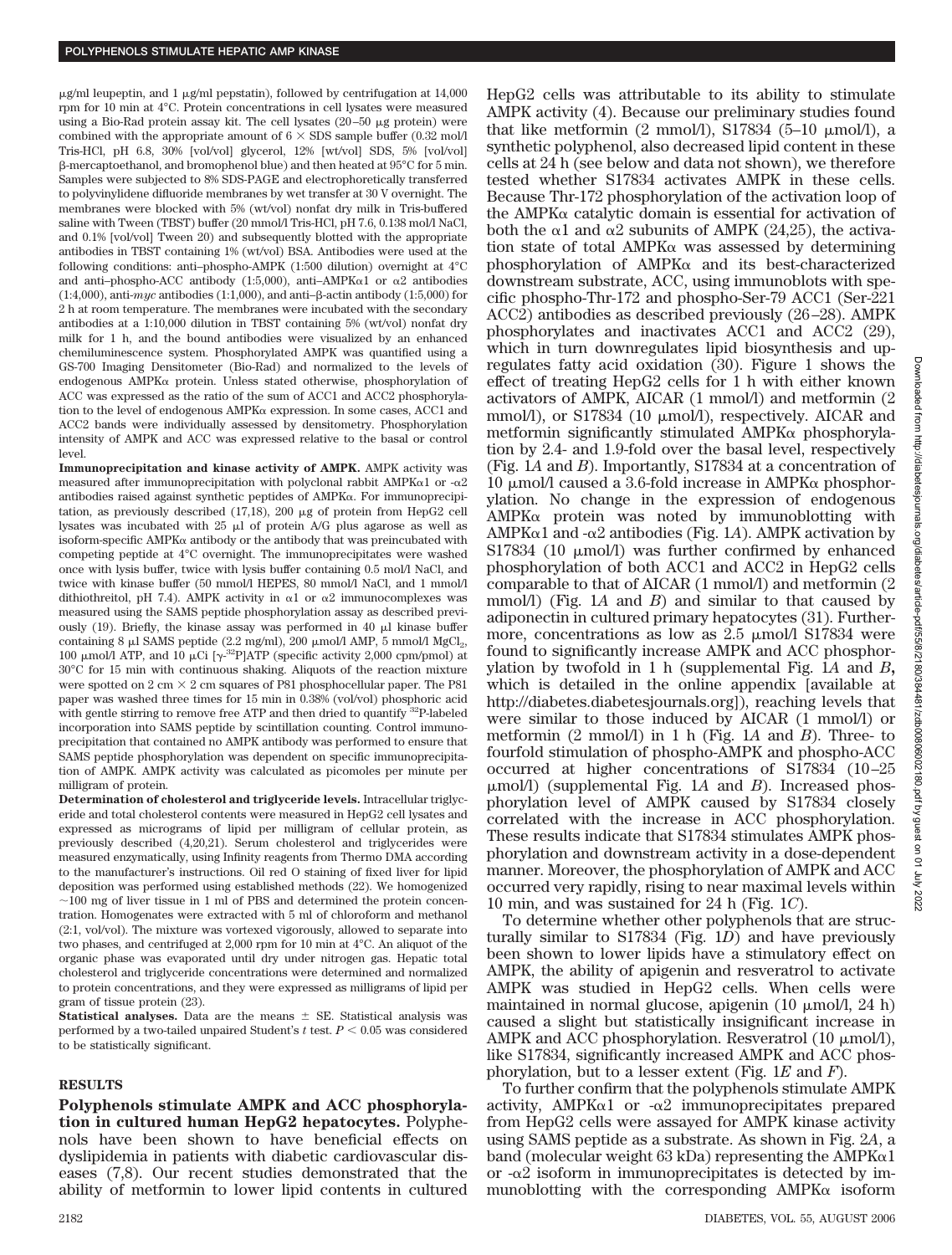

**FIG. 1. Polyphenols increase phosphorylation of both AMPK and ACC in cultured human HepG2 hepato-** $\text{cytes. } A \text{ and } B \text{: } S17834 \text{ (}10 \text{ }\mu\text{mol/l}\text{)}$ **mimics the effect of AICAR (1 mmol/l) and metformin (2 mmol/l) on AMPK and ACC phosphorylation. HepG2 cells were quiesced in serumfree DMEM overnight and treated with AICAR, metformin, or S17834 for an additional 1 h. Cell lysates (50** -**g proteins) were resolved by 8% SDS-PAGE as described under RE-SEARCH DESIGN AND METHODS. The phosphorylation of AMPK and its downstream target, ACC, was assessed by using immunoblots with phospho-Thr-172 AMPK (pAMPK) and phospho-Ser-79 ACC1 (Ser221 ACC2; pACC) antibodies. The levels of phosphorylated AMPK and the sum of phosphorylated ACC1 and ACC2 were normalized to endogenous AMPK levels and expressed as the fold stimulation over the basal** level (means  $\pm$  SE,  $n = 3$ ). *C*: Time **course effect of S17834 on AMPK and ACC phosphorylation. The phosphorylation of AMPK and ACC is shown in HepG2 cells exposed to S17834 (10** -**mol/l) for 10 and 30 min and 1, 3, 6, and 24 h.** *D***: Chemical structures of polyphenols.** *E* **and** *F***: Effect of apigenin and resveratrol on AMPK and ACC phosphorylation. A representative immunoblot and densitometric quantification of the phosphorylation of AMPK and ACC in HepG2 cells** incubated with 10  $\mu$ mol/l of polyphe-<br>nols for 24 h are shown. \* $P < 0.05$ **compared with vehicle control.**

antibody or with anti-AMPK pan- $\alpha$  antibody. The immunoreactive band was eliminated by preincubation with  $AMPK\alpha1$  or - $\alpha2$  immungenic peptides, indicating the specificity of the  $\alpha$ 1 and  $\alpha$ 2 AMPK isoform antibodies. AMPK $\alpha$ 1 has been observed to be the predominant isoform in liver or hepatocytes (14,31). Therefore, the basal activity of the  $AMPK\alpha1$  isoform in HepG2 cells was observed to be 10-fold higher than that of AMPK $\alpha$ 2. S17834 (10  $\mu$ mol/l) or resveratrol (50  $\mu$ mol/l) for 1 h significantly enhanced  $AMPK\alpha1$  activity, similar to that induced by the AMPK activator metformin (2 mmol/l). Although the basal activity of AMPK was lower, S17834 caused a fivefold increase in  $AMPK\alpha2$  activity, which was greater than the increase caused by resveratrol or metformin. The AMPK $\alpha$ 1 and - $\alpha$ 2 activity induced by polyphenols or metformin was completely blocked when the isoform-specific immunoprecipitating antibodies were preincubated with the respective blocking peptides (Fig. 2*B* and *C*). The results indicated that both AMPK $\alpha$ 1 and - $\alpha$ 2 isoforms contribute to AMPK activation in response to polyphenols.

To elucidate the mechanisms responsible for polyphenol-induced activation of AMPK $\alpha$ 1 and - $\alpha$ 2, we determined whether polyphenols decrease the concentration of cellular ATP, which would result in an increase in the AMP-to-ATP ratio. After treating cells with S17834 (10 µmol/l), no change in ATP level was evident up to 30 min, but there was a significant decrease at 1 h (Fig. 2*D*). Treatment with S17834 (5  $\mu$ mol/l) or resveratrol (10  $\mu$ mol/l) for 1 h had no effect on ATP levels (Fig. 2*E*). This indicates that the rapid activation of AMPK by S17834 within 30 min is likely to be independent of ATP hydrolysis, although persistent activation of AMPK by polyphenols at higher concentrations may result from changes in adenine nucleotide concentration.

**High-glucose–induced lipid accumulation is prevented by polyphenols in HepG2 cells.** We previously reported that exposing HepG2 to elevated glucose (30 mmol/l) for 24 h decreases AMPK and ACC phosphorylation and induces hepatocellular lipid accumulation (4). These effects of high glucose are under the control of AMPK, which is attenuated or augmented, respectively, by transfection with AMPK constitutively active or dominantnegative adenoviral vectors (4). In the current study, we found that the inhibition of AMPK and ACC phosphorylation occurred very rapidly at 1 h after exposing the cells to high glucose, reducing the levels to  $\sim$ 50% of control, and was sustained up to 24 h (Fig. 3*A* and *B*). Stimulation of AMPK and ACC phosphorylation by preincubation with S17834 (10  $\mu$ mol/l, 1 h) countered the decrease in AMPK and ACC phosphorylation caused by high glucose and maintained their levels at the same levels as those observed in cells incubated in normal glucose throughout 24 h (Fig. 3*A* and *B*). Moreover, exposure of HepG2 cells to high glucose for 24 h decreased AMPK $\alpha$ 1 activity by 50%, without detectable changes in  $AMPK\alpha2$  activity, and S17834 prevented the inhibition of  $AMPK\alpha1$  more effectively than metformin (Fig. 4*C*).

Intracellular levels of triglycerides were increased in HepG2 cells as early as 6 h after incubation in high glucose (Fig. 3*C*). S17834 (10  $\mu$ mol/l) largely prevented the increase in hepatocellular triglycerides at 6 and 24 h, and it was as effective as metformin (2 mmol/l) (4). S17834 (10 mol/l) also decreased the cholesterol content of HepG2 cells incubated in high glucose for 6 or 24 h (Fig. 3*D*), and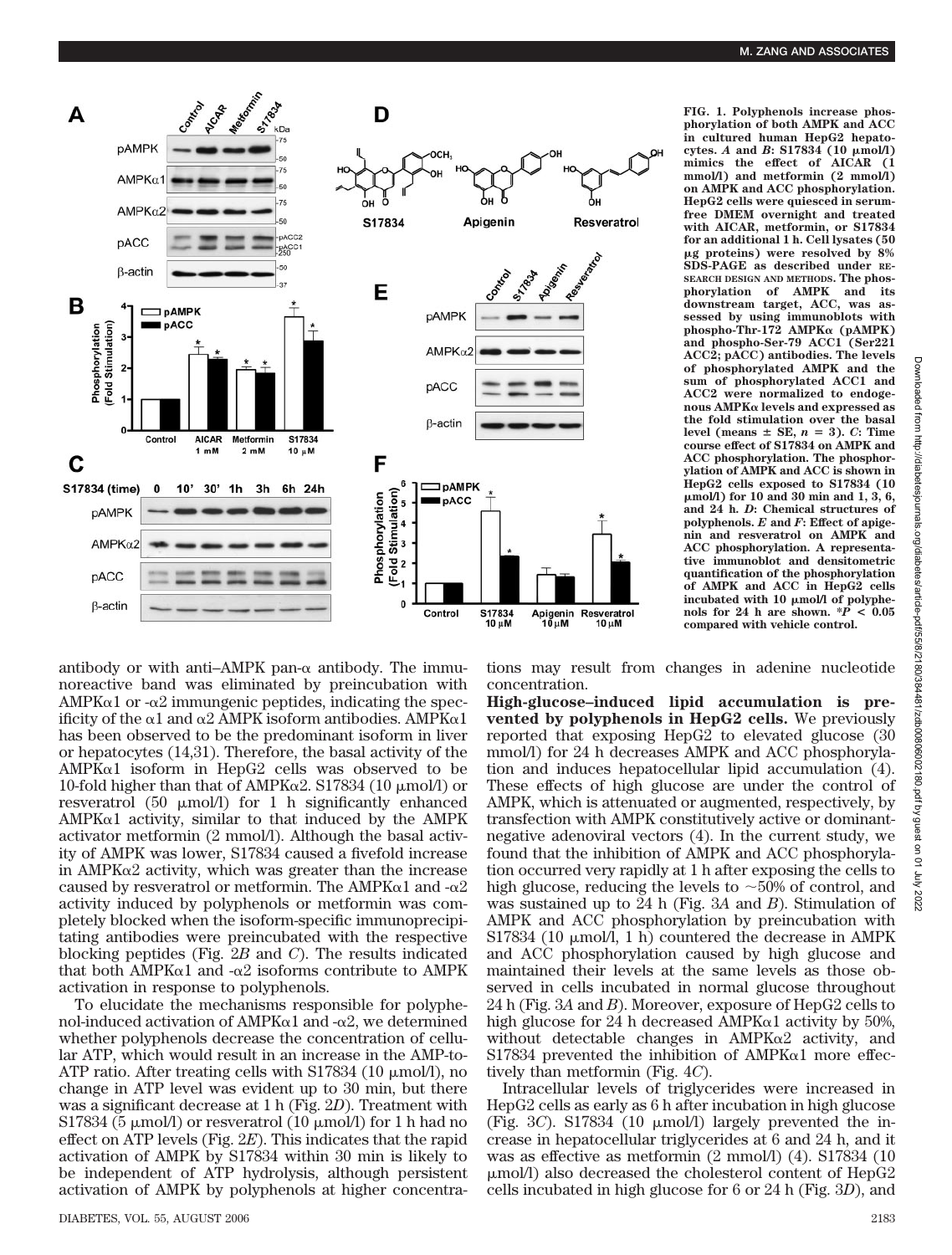

the effect at 24 h was as great as that of metformin (2  $mmol/l)$  (4).

To determine whether two other polyphenols have similar actions as S17834, the ability of apigenin and resveratrol to activate AMPK and inhibit hepatocellular lipids was studied in HepG2 cells exposed to elevated glucose. Apigenin (10  $\mu$ mol/l) or resveratrol (10  $\mu$ mol/l) for 24 h significantly stimulated AMPK and ACC phosphorylation (Fig.  $4A$  and  $B$ ) as well as AMPK $\alpha$ 1 activity, but not AMPK $\alpha$ 2 activity (Fig. 4*C*), above the levels of untreated cells incubated in elevated glucose. In addition, both polyphenols inhibited high-glucose–induced accumulation of triglycerides and cholesterol similarly to S17834 (Fig.  $4D$ ). Because of the stronger effect of S17834 on AMPK $\alpha$ activity and ACC phosphorylation, S17834 was used in all subsequent studies.

**The effect of S17834 on high-glucose–induced lipid accumulation in HepG2 cells is mimicked by overexpression of an AMPK constitutively active mutant.** To determine the role of AMPK in mediating the lipid-lowering effects of these polyphenols in HepG2 cells exposed to elevated glucose, the effects of S17834 were compared with those of transfection with a *myc*-tagged constitutively active AMPK mutant  $\left[\alpha\right]$  (1–312) T172D] (4,14). This truncation mutant of  $AMPK\alpha1$  retains significant kinase activity without requiring association with  $\beta$ - and  $\gamma$ -subunits, and mutation of Thr-172 to aspartic acid within the truncated  $\alpha$ -subunit mimics the effect of phosphorylation and therefore functions as a constitutively active enzyme **FIG. 2. Polyphenols stimulate isoform**specific AMPK- $\alpha$  activity in HepG2 **cells.** *A***: Specificity of immunoprecipi** $tation (IP) of the  $\alpha$ -isoforms of AMPK.$ **HepG2 cell proteins were immunoprecipitated with either AMPK1 antibody (***lanes 1* **and** *2***) or AMPK2 antibody (***lanes 3* **and** *4***) or with the antibodies preincubated with blocking peptides of AMPK1 (***lane 2***) or AMPK2 (***lane 4***) as described under RESEARCH DESIGN AND METHODS. Immunoblotting (IB) was then conducted with AMPK1, AMPK2, and AMPK pan antibodies, respectively. Immunopre**cipitation was AMPK $\alpha$  isoform-spe**cific with no detectable crossreactivity with immunoprecipitated AMPK** $\alpha$ **1** or  $-\alpha$ **2** proteins. *B* and *C*: **Polyphenols increase both AMPK1 and -2 activity. HepG2 cells were quiesced in serum-free DMEM overnight and treated with metformin, S17834, or resveratrol for an additional 1 h.** AMPK activity in  $\alpha$ 1 or  $\alpha$ 2 immuno**complexes in the absence and presence of 1 or 2 blocking peptide was measured using the SAMS peptide phosphorylation assay as described under RESEARCH DESIGN AND METHODS. AMPK activity was calculated as the picomoles per minute per milligram protein.** Data are the means  $\pm$  SE ( $n =$ **4). \****P* **< 0.05 compared with vehicle control.** *D* **and** *E***: Effect of polyphenols on intracellular ATP levels. The ATP concentrations in HepG2 cells treated with S17834 or resveratrol as indicated were measured by a luciferase-based assay and expressed as a percentage of that under control con**ditions. Data are the means  $\pm$  SE ( $n =$ **4). \****P* **< 0.05 compared with vehicle control.**

(14). We previously showed that overexpression of the constitutively active AMPK mutant prevented the decrease in AMPK and ACC phosphorylation caused by high glucose and was as effective as metformin in preventing the accumulation of lipids in HepG2 cells exposed to elevated glucose (4). The current studies confirmed these findings and showed that AMPK and ACC phosphorylation was similar in cells exposed to normal glucose and cells exposed to elevated glucose and either treated with S17834 (10  $\mu$ mol/l) or transfected with the constitutively active AMPK mutant. Similar changes in phosphorylation of ACC1 or ACC2 were noted (Fig. 5*A* and *B*), consistent with both ACC1 and ACC2 as mediators of the effect of S17834 in regulation of fatty acid synthesis and oxidation. Furthermore, S17834 (10  $\mu$ mol/l) or overexpression of the constitutively active AMPK mutant had similar effects in decreasing triglyceride levels in cells exposed to normal glucose or attenuating the increase caused by high glucose (Fig. 5*C*). In fact, there was no additive effect on triglyceride levels in HepG2 cells treated with the combination of S17834 and transfection with the constitutively active AMPK mutant, suggesting a similar mechanism of action. Likewise, S17834 or transfection with the constitutively active AMPK mutant similarly lowered cholesterol contents of HepG2 cells (Fig. 5*D*).

**The effect of S17834 on high-glucose–induced lipid accumulation in HepG2 cells is prevented by overexpression of a dominant-negative AMPK mutant.** To further determine the role of AMPK in the beneficial action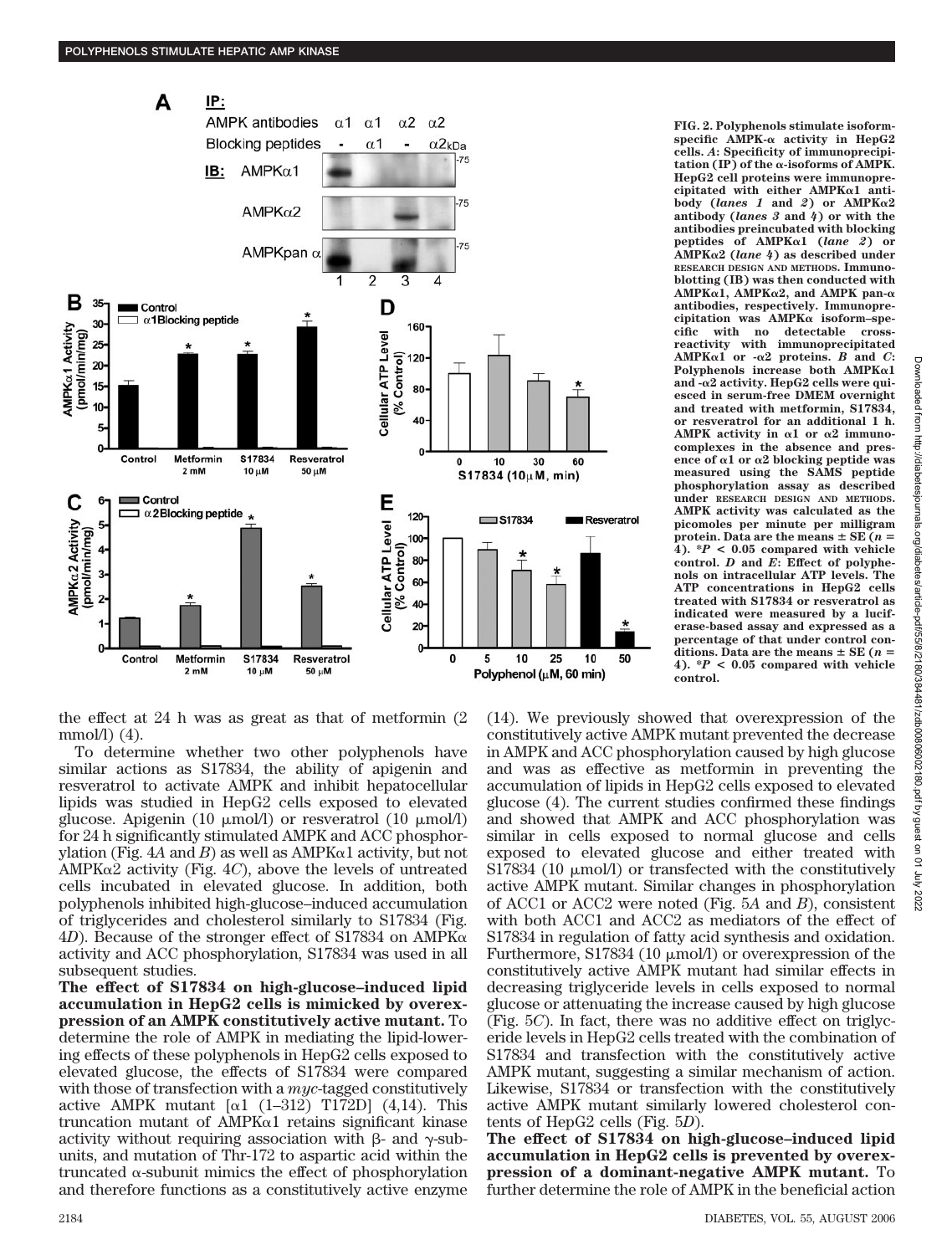

**FIG. 3. S17834, a synthetic polyphenol, prevents the inhibition of AMPK and accumulation of lipids caused by high glucose in HepG2 cells. HepG2** cells quiesced in serum-free medium with normal glucose (5.5 mmol/l) were pretreated with DMSO (0.1%) or S17834 (10 μmol/l, 1 h), followed **by incubation with high concentrations of glucose (30 mmol/l) alone or in combination with S17834 (10 μmol/l) for the indicated time. A: S17834 and high glucose reciprocally regulate AMPK signaling. Total cell extracts were immunoblotted for phospho-Thr-172 AMPK and phospho-ACC1, as well as for AMPK2 and -actin as loading controls.** *B***: The phosphorylation of AMPK and ACC was expressed as a percentage of that under control conditions. Data are the means**  $\pm$  **SE** ( $n = 3$ ). \**P* < 0.05 compared with normal glucose control;  $\sharp P$  < 0.05 compared with the high glucose **alone at the same time points.** *C* **and** *D***: S17834 lowers HepG2 cell lipid contents and protects against high-glucose–induced lipid accumulation. Intracellular triglyceride and cholesterol contents in cell lysates were expressed as micrograms lipid per milligram protein as described under** RESEARCH DESIGN AND METHODS. Data are the means  $\pm$  SE ( $n = 4$ ). \*P < 0.05 compared between two groups as indicated. pACC, phospho-ACC; **pAMPK, phospho-AMPK.**



**FIG. 4. Polyphenols stimulate AMPK phosphorylation and activation and inhibit lipid accumulation in HepG2 cells exposed to high glucose. HepG2 cells were maintained in serum-free medium overnight and incubated for 24 h with high glucose (30 mmol/l) alone or in combination with 10** -**mol/l of polyphenols, including S17834, apigenin, and resveratrol.** *A* **and** *B***: Polyphenols prevent inhibition of AMPK and ACC phos**phorylation caused by **glucose. Representative immunoblots of phosphorylation of AMPK and ACC are shown. The phosphorylation levels of AMPK and ACC were expressed as a percentage of those in normal glucose exposed control cells. Data are** the means  $\pm$  SE ( $n = 3$ ). *C*: Poly**phenols prevent the ability of high** glucose to inhibit AMPK<sup> $\alpha$ 1</sup> activ-<br>ity. The kinase activity of kinase activity of **AMPK1 and -2 was measured** and expressed as the means  $\pm$  SE  $(n = 4)$ . *D*: Polyphenols suppress **high-glucose–induced lipid accumulation. Levels of intracellular triglycerides and cholesterol are represented as the means**  $\pm$  **SE**<br>  $(n = 3)$ . \* $P < 0.05$  compared with **normal glucose control; #***P* **< 0.05 compared with high glucose alone. pACC, phospho-ACC; pAMPK, phospho-AMPK.**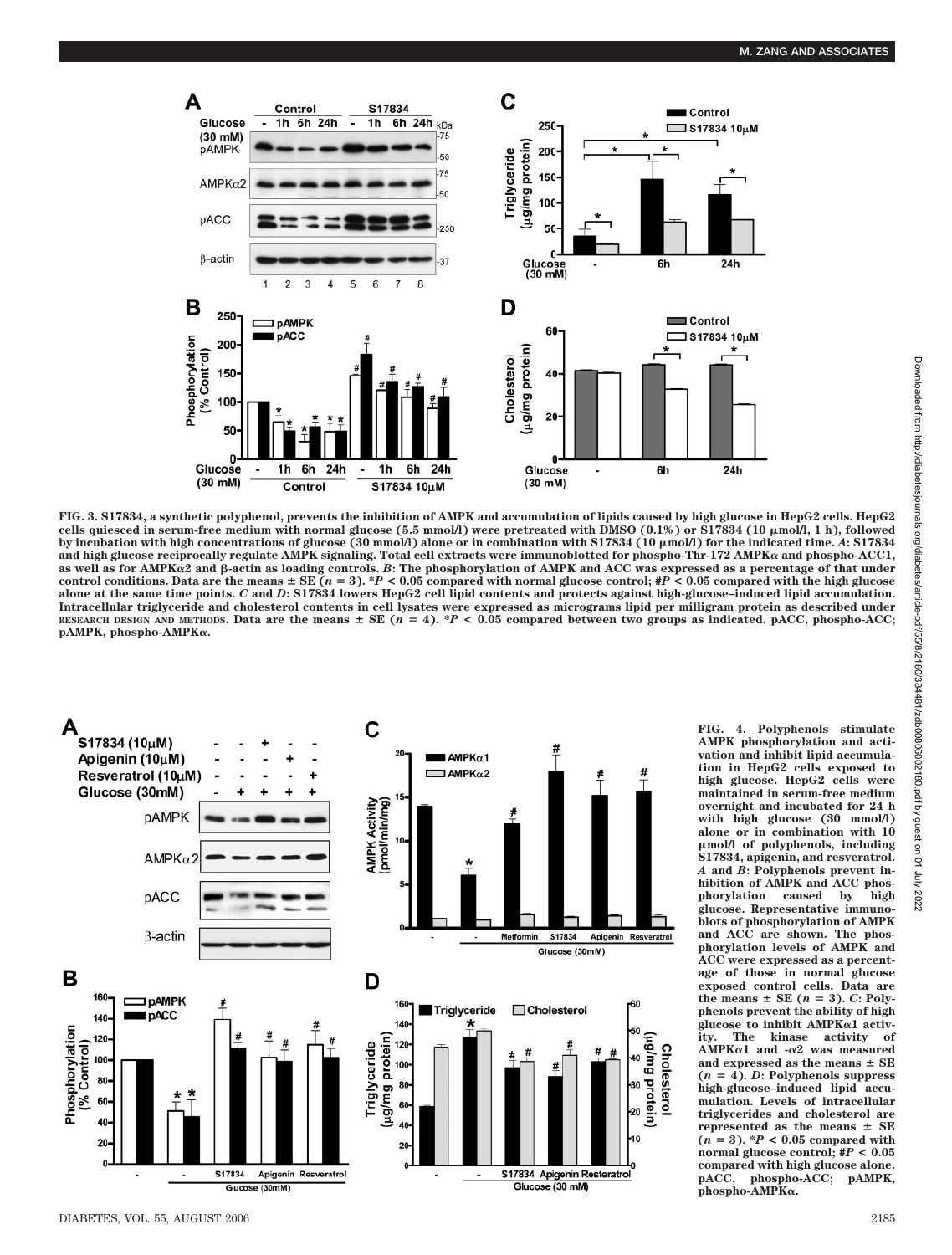

**FIG. 5. Stimulation of AMPK and suppression of lipid accumulation by S17834 is mimicked by expression of a constitutively active form of AMPK in HepG2 cells. HepG2 cells were infected with adenoviral vectors encoding GFP (Ad-GFP) or a** *myc***-tagged constitutively active form of AMPK** [Ad-CA-AMPK; α1 (1–312) T172D] in serum-free DMEM overnight before treatment with S17834 (10 µmol/l) in DMEM containing either normal **glucose (5.5 mmol/l) or high glucose (30 mmol/l) for 24 h.** *A* **and** *B***: Expressing the constitutively active AMPK is sufficient to prevent inhibition of AMPK by high glucose and mimic AMPK activation by S17834. Expressed recombinant constitutively active AMPK protein (31 kDa) was detected by immunoblotting, using anti-***myc* **antibody. Total cell extracts were immunoblotted for phosphorylation as well as for the expression of AMPK1 and -2 and -actin. The phosphorylation levels of ACC1 or ACC2 determined separately by densitometry were normalized to** endogenous AMPK $\alpha$  level and represented as the means  $\pm$  SE ( $n = 4$ ). \**P* < 0.05 compared between two groups as indicated. *C* and *D*: **Overexpression of the constitutively active AMPK is sufficient to decrease lipid contents of HepG2 cells incubated in either normal or high glucose, similar to the effect of S17834. Levels of intracellular triglyceride and cholesterol are represented as the means**  $\pm$  **SE (** $n = 4$ **). \*** $P < 0.05$ **compared between two groups as indicated. pACC, phospho-ACC; pAMPK, phospho-AMPK.**

of S17834 on hepatic lipid accumulation, HepG2 cells were transfected with a dominant-negative AMPK mutant that was shown to replace the endogenous  $\alpha$ -subunits and suppress both AMPK $\alpha$ 1 and - $\alpha$ 2 activities (15). The dominant-negative AMPK mutant has previously been demonstrated to block the lipid-lowering action of metformin in these cells (4). Transfection with the dominant-negative AMPK mutant largely prevented the increase in ACC1 and ACC2 phosphorylation caused by S17834 (10  $\mu$ mol/l) in cells exposed to normal or high glucose and transfected with a control vector that overexpressed GFP (Fig. 6*A* and *B*). Furthermore, overexpression of the dominant-negative AMPK mutant abrogated the ability of S17834 to decrease triglyceride levels, most notably in cells incubated in high glucose. Similarly, the ability of S17834 (10  $\mu$ mol/l) to lower cholesterol levels was prevented by overexpression of the dominant-negative AMPK mutant in HepG2 cells incubated in high glucose (Fig. 6*C* and *D*). These results reveal that AMPK is necessary for the effect of S17834 to prevent accumulation of hepatocellular lipids caused by high glucose.

**S17834 lowers serum and hepatic lipids in STZ-in**duced diabetic LDLR<sup>-/-</sup> mice in vivo. To test the effect of S17834 on dyslipidemia and atherogenesis in diabetes, type 1 diabetes was induced in  $LDLR^{-/-}$  mice at 8 weeks of age by injection of STZ (100 mg  $\cdot$  kg<sup>-1</sup>  $\cdot$  day<sup>-1</sup> i.p.) for 5 days. Induction of diabetes was confirmed by levels of blood glucose 200 mg/dl (11 mmol/l) 1 week after STZ injection. At the end of the experiment (7 weeks after injection), blood glucose levels in STZ-injected mice were significantly higher than those in the control mice, and treatment with S17834 (130 mg  $\cdot$  kg<sup>-1</sup>  $\cdot$  day<sup>-1</sup>) had no effect on the level of hyperglycemia (supplemental Table**,** which is detailed in the online appendix). Even though the body weight and heart weight were significantly lower in STZtreated mice, there was no significant change in heart weight–to– body weight ratio between control and STZinjected mice. There was also no significant effect of treatment with S17834 on heart weight or body weight in either nondiabetic or diabetic  $LDLR^{\alpha-/-}$  mice (supplemental Table).

To examine whether S17834 lowers serum and hepatic lipid levels in diabetic  $LDLR^{-/-}$  mice, serum cholesterol levels were compared in control and S17834-treated nondiabetic and diabetic  $LDLR^{-/-}$  mice. As previously found in nondiabetic apo $\mathrm{E}^{-/-}$  mice (12), S17834 (130 mg $\cdot$  kg $^{-1}$   $\cdot$ day-1 ) had no significant effect on serum total cholesterol levels in nondiabetic LDLR-/- mice (Fig. 7*A*). As reported previously in STZ-induced diabetic apo $E^{-\hat{i}-}$  mice (32), cholesterol levels were elevated by approximately threefold in STZ-induced diabetic  $LDLR^{-/-}$  mice compared with nondiabetic LDLR-/- mice (Fig. 7*A*). Importantly, unlike in nondiabetic mice,  $S17834$  strongly decreased serum<br>cholesterol and trigueoride levels in diabetic  $IDIB^{-/-}$ cholesterol and triglyceride levels in diabetic LDLRmice (Fig. 7*A*). Thus, S17834 was revealed to have bene-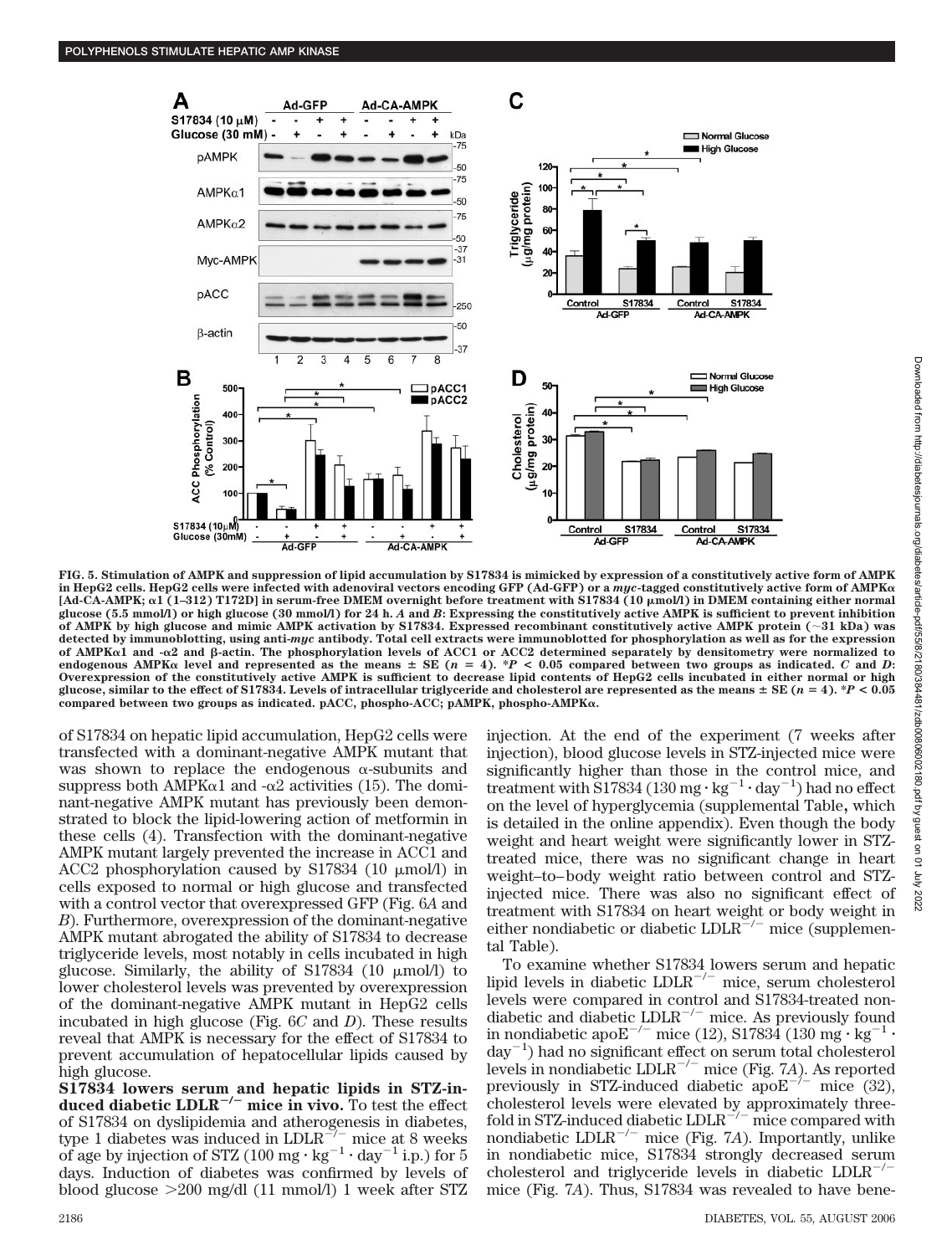

**FIG. 6. Effect of S17834 on ACC1 and ACC2 phosphorylation and lipids in HepG2 cells is mediated by AMPK. Adenoviral vectors encoding a** *myc***-tagged dominant-negative AMPK (Ad-DN-AMPK; AMPKK45R) or Ad-GFP was used to infect into HepG2 cells in serum-free DMEM** overnight. Cells were subsequently incubated with S17834 (10 μmol/l) in DMEM containing either normal glucose (5.5 mmol/l) or high glucose **(30 mmol/l) for another 24 h.** *A* **and** *B***: The stimulatory effect of S17834 on ACC phosphorylation is prevented by the dominant-negative AMPK.** Expression of the dominant-negative AMPK recombinant protein ( $\sim 64$  kDa) was detected by immunoblotting for anti-*myc* and anti-AMPK $\alpha$ 2 **antibodies. The phosphorylation of AMPK and ACC was assessed by immunoblotting with phospho-Thr-172 AMPK or phospho-ACC (Ser-79 in ACC1 and Ser221 in ACC2) antibodies. Each bar represents the means SE (***n* **4) of the ACC1 or ACC2 phosphorylation determined separately by densitometry. \****P* **< 0.05 compared between two groups as indicated.** *C* **and** *D***: Lipid-lowering action of S17834 was abrogated by overexpression of the dominant-negative AMPK. Levels of HepG2 cell triglyceride and cholesterol are expressed as the means SE (***n* **4). \****P* **< 0.05 compared between two groups as indicated. pACC, phospho-ACC; pAMPK, phospho-AMPK.**

ficial effects on serum cholesterol only in the setting of hyperglycemia associated with diabetes.

Furthermore, oil red O staining of liver sections showed that S17834 treatment dramatically decreased the accumulation of hepatic lipids in diabetic  $LDLR^{-/-}$  mice (supplemental Fig. 2**,** which is detailed in the online appendix). Likewise, the content of triglycerides and cholesterol in the liver was increased more than twofold in the diabetic mice, and treatment with S17834 significantly lowered their levels by  $\sim$ 40% (Fig. 7*B*). These results indicate that S17834 prevents hepatic lipid accumulation, which is associated with decreased hyperlipidemia in diabetic  $LDLR^{-/-}$  mice.

**Diabetes inhibits and S17834 stimulates AMPK in the liver in vivo.** Having obtained evidence that AMPK activation is required for the ability of S17834 to increase both ACC1 and ACC2 phosphorylation and to decrease lipid contents in HepG2 cells in vitro, we investigated possible mechanisms accounting for the lipid-lowering effect of S17834 in diabetic  $LDLR^{-/-}$  mice in vivo. Compared with nondiabetic mice, Thr-172 phosphorylation of AMPK was dramatically decreased in diabetic  $LDLR^{-/-}$  mouse livers by  $\sim 60\%$  without a change in total AMPK $\alpha$ 1 or  $-\alpha$ 2 expression (Fig. 7*C* and *D*). Similarly, inhibition of AMPK activity was confirmed by decreased phosphorylation of ACC in the livers of the diabetic mice (Fig.  $7C$  and *D*). In diabetic I DJ  $R^{-/-}$  mice tracted with \$17834  $(130 \text{ ms} \cdot \text{kg}^{-1})$ diabetic  $LDLR^{-/-}$  mice treated with S17834 (130 mg  $\cdot$  kg<sup>-</sup>  $\cdot$  day<sup>-1</sup>), phosphorylation of AMPK and ACC was increased approximately twofold, again with no difference seen in the expression of AMPK $\alpha$ 1 or - $\alpha$ 2 or  $\beta$ -actin (Fig. 7*C*). These results indicate that hyperglycemia inhibits AMPK and ACC phosphorylation in the livers of diabetic  $LDLR^{-/-}$  mice (Fig. 7*C* and *D*), mimicking the effects of high glucose on AMPK activity and phosphorylation in HepG2 cells in vitro (Figs. 3*B* and 4*C*). Furthermore, our results indicate that activation of AMPK by treatment with S17834 has effects on lipid accumulation in the liver in vivo that are similar to those observed in HepG2 cells, which require AMPK for the lipid-lowering effect of S17834.

**S17834 inhibits the development of aortic atherosclerosis in STZ-induced diabetic LDLR<sup>-/-</sup> mice.** Because polyphenols may have beneficial effects on dyslipidemia and its accelerated aortic atherosclerosis in diabetes, we examined whether the lipid-lowering effect of S17834 may attenuate atherosclerosis, which is accelerated in diabetic  $LDLR^{-/-}$  mice. At the end of the 6-week<br>treatment period at 15 weeks of age pendiabetic  $LDLP^{-/-}$ treatment period, at 15 weeks of age, nondiabetic LDLRmice had small atherosclerotic lesions in the aortic arch (Fig. 8*A*). Lesion area determined by computerized image analysis showed that these early lesions in nondiabetic LDLR<sup>-/-</sup> mice were significantly decreased by  $\sim$ 40% during treatment with S17834 (130 mg  $\cdot$  kg<sup>-1</sup>  $\cdot$  day<sup>-1</sup>) (Fig. 8A and *B*), similar to that observed in S17834-treated nondiabetic  $apoE^{-/-}$  mice (12). STZ-induced diabetic mice showed dramatically larger lesions that were most extensive in the aortic arch, but they also included lesions at the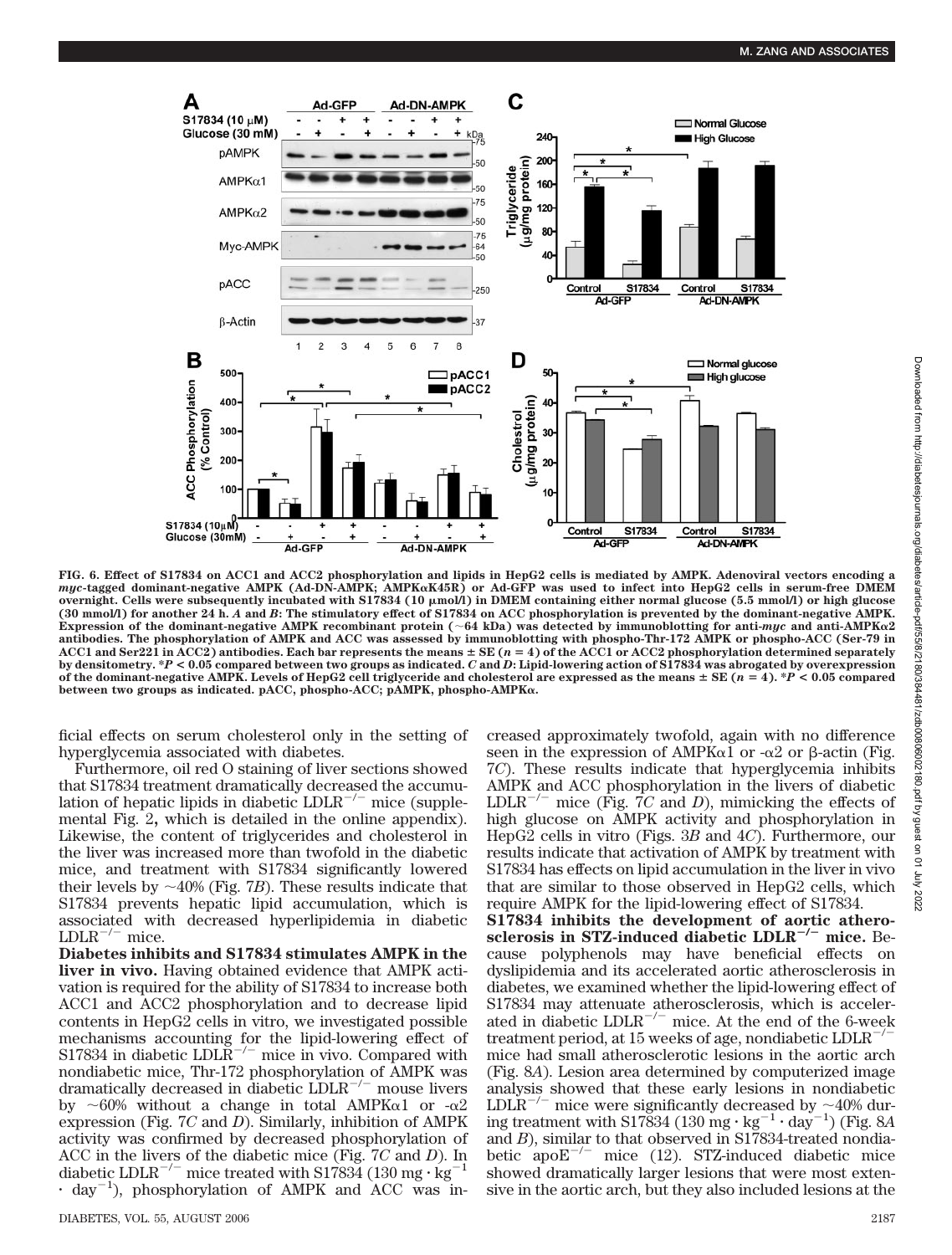

FIG. 7. Treatment with S17834 lowers serum and hepatic lipid levels as well as stimulates the phosphorylation of AMPK and ACC in the liver of<br>STZ-induced diabetic LDLR<sup>–/–</sup> mice. *A*: S17834 reduces serum total cholesterol **were analyzed as described under RESEARCH DESIGN AND METHODS and expressed as the means**  $\pm$  **SE (** $n = 15-25$ **) in nondiabetic and diabetic LDLR<sup>-/-</sup>** mice treated or not treated with S17834 (130 mg·kg<sup>-1</sup>·day<sup>-1</sup> for 6 weeks). \*P < 0.05 compared between two groups as indicated. ND, not<br>determined. *B*: S17834 decreases the lipid content in diabetic mouse livers. Liver l were measured as described under RESEARCH DESIGN AND METHODS and expressed as milligrams of lipid per gram protein. Data are the means  $\pm$  SE ( $n = 5-7$ ). C and D: Phosphorylation of AMPK and ACC is suppressed in the live by treatment with S17834. Equal amounts of liver protein extract (100 μg) were separated by 8% SDS-PAGE. A representative immunoblot of **phosphorylation of AMPK and ACC and equal expression of total AMPK1 or -2 and -actin in the livers from two mice in each group is shown.** Quantitative analysis of phosphorylated AMPK and ACC is expressed as the means ± SE (n = 4) in the livers as described in Fig. 1. \*P < 0.05<br>versus nondiabetic LDLR<sup>-/–</sup> mice; \*P < 0.05 versus untreated diabetic LDLR<sup>-/–</sup>



**FIG. 8. Treatment with S17834 reduces aortic atherosclerotic le**sions of STZ-induced diabetic<br>LDLR<sup>-/-</sup> mice in large part mice in large **through its lipid-lowering effect.** *A***: S17834 attenuates aortic atherosclerotic lesions in diabetic LDLR/ mice. A representative oil red O staining of aortic intima is shown in nondiabetic and diabetic LDLR/ mice treated or not**  $LDLR^{-/-}$  mice treated or not<br>treated with S17834 (130 mg·kg<sup>-1</sup> **day<sup>1</sup> for 6 weeks).** *B***: Quantitative analysis of oil red O–stained atherosclerotic lesions was performed using computer-assisted**  $i$  mage analysis. Bar graph represents the means  $\pm$  SE ( $n = 10-16$ ). **\****P* **< 0.05 as indicated.** *C***: Serum cholesterol concentrations were significantly correlated with aortic atherosclerotic lesion area in individual diabetic LDLR/ mice treated or not treated with S17834.**

2188 DIABETES, VOL. 55, AUGUST 2006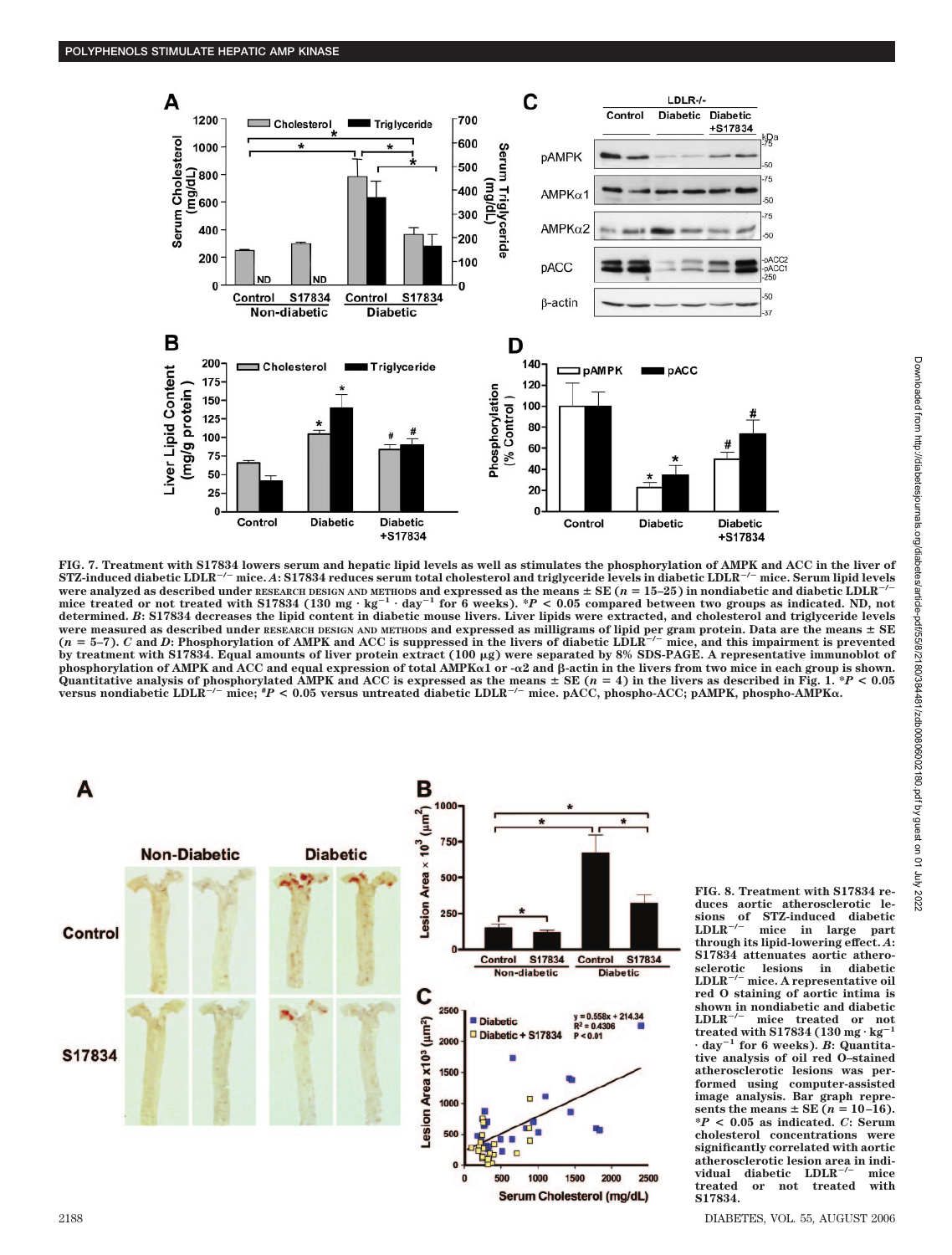spinal artery branches (Fig. 8*A*). Mean aortic lesion area was increased by approximately fourfold in diabetic LDLR-/- mice (Fig. 8*B*). Treatment with S17834 throughout the 6-week period of diabetes resulted in a twofold reduction in lesion area (Fig. 8*A* and *B*). Notably, in untreated diabetic  $LDLR^{-/2}$  mice and those treated with S17834, a statistically significant correlation existed between serum cholesterol levels and aortic atherosclerotic lesion area  $(R^2 = 0.4306, P < 0.01)$  (Fig. 8*C*). Because treatment with S17834 decreased atherosclerotic lesions to near the levels observed in nondiabetic  $LDLR^{-/-}$  mice, these observations indicate that S17834 exhibits its beneficial effect on aortic atherosclerosis in diabetic  $LDLR^{-/-}$ mice in large part through its lipid-lowering effect.

# **DISCUSSION**

We have discovered that several polyphenols stimulate AMPK $\alpha$ 1 and - $\alpha$ 2 activity and ACC phosphorylation. The effect of polyphenols was 50 –200 times more potent than that of AICAR or metformin. This action countered the inhibition of AMPK $\alpha$ 1 activity and ACC phosphorylation as well as the increased hepatocellular lipid accumulation caused by elevated glucose, and it was demonstrated both in vitro and in vivo. The in vivo effect of one of the polyphenols, S17834, was associated with a large decrease in serum lipids to which could be attributed the prevention of the accelerated atherosclerosis in type 1 diabetic  $LDLR^{-/-}$  mice. Our finding that structurally related polyphenols display comparable effects on hepatocellular lipids indicates that the activation of AMPK may account for the lipid-lowering actions of these and other polyphenols.

AMPK acts as a fuel sensor (33), so it is not surprising that in vivo or in vitro exposure to high glucose decreases hepatic AMPK phosphorylation and activity and its energyconserving effects on downstream signaling targets. Intracerebral administration of high glucose also dephosphorylates and inactivates hypothalamic AMPK (24). Inhibition of AMPK was also observed in pancreatic cell lines exposed to elevated glucose (30 mmol/l) (34), in cultured hepatocytes exposed to ethanol (100 mmol/l), in the fatty livers of mice fed with ethanol (35), in the hearts of obese Zucker diabetic fatty *fa/fa* rats and *ob/ob* mice (36), as well as in cultured human skeletal muscle of obese type 2 diabetic patients (37). Inhibition of AMPK increases fatty acid synthesis by decreasing phosphorylation and increasing activity of ACC. In addition, increased production of malonyl-CoA decreases fatty acid oxidation by inhibiting carnitine palmitoyl transferase-1–mediated uptake of fatty acids into mitochondria (38). In addition, inhibition of AMPK increases the activity of sterol regulatory element– binding protein 1 and thereby increases expression of its target enzymes involved in fatty acid and triglyceride biosynthesis (5,26,35). Our data showing that exposure of HepG2 cells to high glucose inhibits the activity of AMPK $\alpha$ 1, the major isoform in liver (14,31), but not  $AMPK\alpha2$  (which is likely due to the low baseline  $AMPK\alpha2$ activity), and decreases phosphorylation of ACC1 and ACC2, resulting in increased ACC activity and elevated hepatic lipids, suggests that inhibition of  $AMPK\alpha1$  activity in hepatocytes is responsible for the high-glucose–induced lipid accumulation.

ACC catalyzes the carboxylation of acetyl-CoA to form malonyl-CoA, an intermediate metabolite that plays a key role in the regulation of fatty acid metabolism (39). In mammals, there are two isoforms of ACC, ACC1 (265 kDa) and ACC2 (280 kDa). ACC1 is abundant in lipogenic tissues, such as liver and adipose tissues, where malonyl-CoA is the  $C_2$  unit donor for de novo synthesis of longchain fatty acids and for chain elongation of fatty acids to very-long-chain fatty acids. ACC2 is highly expressed in liver, skeletal muscle, and heart, where malonyl-CoA regulates fatty acid oxidation through inhibition of carnitine palmitoyltransferase I. Studies with ACC1 or ACC2 knockout mice demonstrate that because ACC1 and ACC2 are located in the cytosol or mitochondrial membrane, respectively, malonyl-CoA also exists in two different pools: the cytosolic pool, which is used as the precursor of fatty acid synthesis, and the mitochondrial pool, which regulates fatty acid oxidation (39). Both isoforms of ACC are phosphorylated and inactivated by AMPK (29,30). In the current study, phosphorylation of both ACC1 and ACC2 was significantly increased in HepG2 cells and in the liver of diabetic  $LDLR^{-/-}$  mice by treatment with polyphenols, as indicated by immunoblots with phospho-ACC antibody. This is consistent with the observation that adiponectin increased phosphorylation of ACC1 and ACC2 in cultured primary hepatocytes and in mouse liver (31). In addition, activation of AMPK by metformin or leptin in vivo (5,40) and/or by AICAR in vitro (5) downregulates lipid synthesis and increases fatty acid oxidation. For instance, overexpression of constitutively active AMPK in the liver or treatment with metformin inhibits ACC activity or decreases expression of sterol regulatory element– binding protein 1 and its target genes in mouse liver (5,41). In the current study, three structurally related polyphenols increased both ACC1 and ACC2 phosphorylation, thereby decreasing their activities, and lowered triglyceride concentrations in HepG2 cells. As demonstrated in cells overexpressing a dominant-negative AMPK mutant, the effects of one of the polyphenols, S17834, were shown to be mediated by the activation of AMPK. Like the effect of the known AMPK activators, the lipid-lowering effect of polyphenols may be attributable to activation of AMPK and inactivation of ACC1 and ACC2 and consequently their effects to downregulate fatty acid synthesis and upregulate fatty acid oxidation.

Our data show that polyphenols promote  $AMPK\alpha1$  and  $-\alpha$ 2 activity as well as prevent the ability of high glucose to inhibit AMPK $\alpha$ 1 activity, consistent with their ability to increase phosphorylation of AMPK and ACC. The activation of AMPK by polyphenols occurred relatively rapidly and well before any potential change in ATP level was detected. This further attests to the role of upstream signaling elements in mediating the rapid activation of AMPK and the inhibition of ACC by the polyphenols. The tumor suppressor LKB1 is an upstream kinase that has been implicated in the regulation of AMPK in several cells (25,42). LKB1 directly phosphorylates AMPK (25,42), and its role in lipid metabolism is evidenced by the observation that long-chain acyl-CoA esters inhibit phosphorylation of AMPK by LKB1/STRAD/MO25 (43). In addition, loss of liver LKB1 function in vivo results in hyperglycemia, loss of AMPK activity, and increased lipogenic gene expression in the liver, and it blocks the therapeutic effects of metformin (26). Because LKB1 may thus have a role in mediating the suppression of  $AMPK\alpha1$  activity and the accumulation of lipids in HepG2 cells exposed to elevated glucose, an effect of polyphenols on LKB1 is also possible.

Polyphenols have long been postulated to lower lipids through multiple mechanisms that have been implicated in the beneficial effects of tea and red wine on diabetic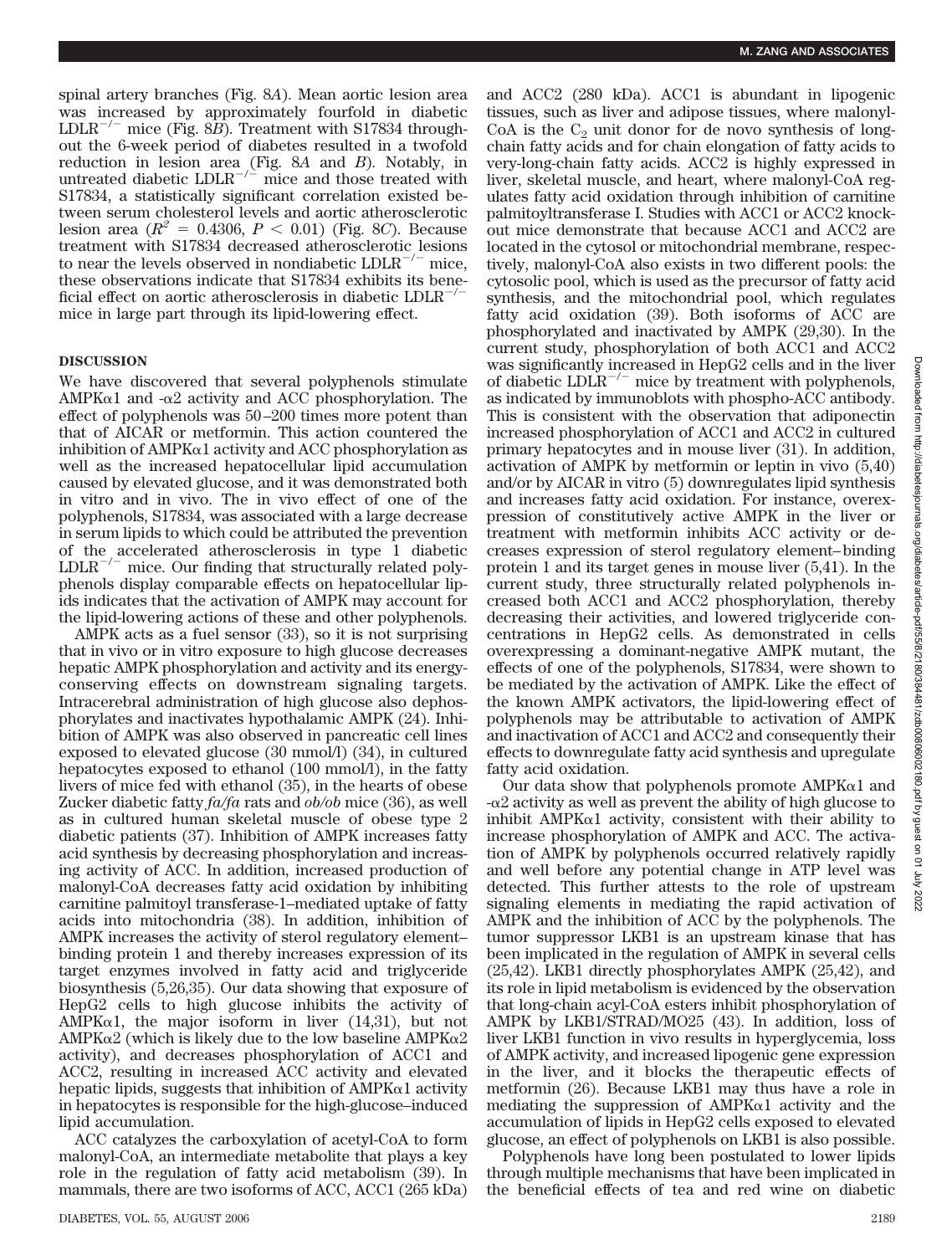cardiovascular disease (7,8). Apigenin and resveratrol, two polyphenols that are structurally similar to S17834, stimulated AMPK $\alpha$ 1 and - $\alpha$ 2 activation and ACC phosphorylation. This novel finding was made most evident in HepG2 cells exposed to high glucose, in which the two compounds prevented the decrease in  $AMPK\alpha1$  activity and ACC phosphorylation. Furthermore, both compounds decreased lipid accumulation caused by exposure to high glucose to the same extent as S17834. Although polyphenols were not reported previously to activate AMPK, other lipid-lowering mechanisms that are known to be stimulated by these compounds could potentially involve AMPK. For instance, polyphenols have been shown to stimulate PPAR-regulated gene expression (44). Soy isoflavones exert antidiabetic and hypolipidemic effects through PPAR pathways in obese Zucker rats and murine RAW 264.7 cells (44). The PPAR $\gamma$  agonist troglitazone, which has beneficial effects on lipids in diabetic patients, was shown to increase AMPK phosphorylation and to lower lipid levels in heart (36). Thus, we cannot exclude a role of PPAR activation in the effect of the polyphenols. Resveratrol and other polyphenolic compounds have recently been identified to be pharmacological activators of sirtuin 1 (Sirt1) (45), a longevity factor and an NAD-dependent protein deacetylase linked to life span extension whose activity is associated with calorie restriction (46). Stimulation of Sirt1 by resveratrol was shown to be key in decreasing lipid accumulation in cultured 3T3-L1 adipocytes by a mechanism involving corepression of  $PPAR<sub>\gamma</sub>$ (20). Thus, PPAR $\gamma$  and/or Sirt1 could be involved in the role of polyphenols in AMPK activation and its lipidlowering actions.

The AMPK activation and lipid-lowering effects of S17834 in HepG2 cells paralleled observations in vivo where S17834 increased AMPK and ACC phosphorylation and decreased lipid content in the liver of diabetic  $LDLR^{-/-}$  mice. As is to be expected, AMPK stimulation by S17834 did not affect the severe hyperglycemia in the  $STZ$ -induced type 1 diabetic  $LDLR^{-1/2}$  mice because the inability of their pancreas to synthesize insulin precluded any potential effects mediated by altered insulin resistance. Thus, both in vivo and in vitro inhibition of AMPK, activation of ACC, and hepatocellular lipid accumulation caused by sustained high glucose levels was effectively opposed by activating AMPK with S17834.

It is very likely that the effects of S17834 on serum lipids, and in turn the attenuated atherogenesis that correlated with hyperlipidemia in diabetic  $LDLR^{-/-}$  mice, is attributable to the same mechanisms by which we have shown that S17834 regulates AMPK activity and lipids in HepG2 cells. This is made more likely in this study by the fact that we used  $LDLR^{-/-}$  mice. Because the major lipoprotein disposition mechanism is eliminated in these mice (16), serum levels of lipids largely reflect hepatic lipid synthesis. Although other mechanisms may have contributed, our results therefore suggest that S17834 exhibits its beneficial effect on aortic atherosclerosis in diabetic  $LDLR^{-/-}$  mice in large part through its lipid-lowering effect, which is associated with its ability to stimulate hepatic AMPK activation.

In previous studies, we showed that S17834 decreased endothelial cell NADPH oxidase activity, inhibited adhesion molecule expression, and prevented atherogenesis in  $apoE^{-/-}$  mice without an effect on serum lipids. Likewise, in this study the antiatherogenic action of S17834 in nondiabetic  $LDLR^{-/-}$  mice could be mediated in a lipidindependent manner. Thus, although S17834 lacks direct oxygen radical scavenging activity (12), and its direct effects on NADPH oxidase occurred at concentrations higher than those that stimulate AMPK, it is likely that its ability to inhibit NADPH oxidase and adhesion molecule expression may have contributed to its effects on atherosclerosis in diabetic LDLR<sup>-/-</sup> mice. Indeed, AICAR inhibits NADPH oxidase in human neutrophils (47), and, like S17834, AICAR inhibits endothelial cell adhesion molecule expression (48). Nevertheless, the dramatic activation of AMPK by S17834 both in vitro and in vivo under conditions of high glucose and the demonstration that AMPK is required for its lipid lowering effects in HepG2 cells make it likely that the effects of S17834 on serum lipids, which correlated with its antiatherosclerotic effect in diabetic mice, are also mediated by AMPK. Thus, activation of AMPK may help to explain some of the antihyperlipidemic effects of polyphenols and provide an avenue for ameliorating hyperlipidemia and accelerated atherosclerosis in diabetes.

## **ACKNOWLEDGMENTS**

This work was supported in part by a strategic alliance between the Vascular Biology Unit at Boston University Medical Center and the Institut de Recherche Servier as well as by National Institutes of Health Grant P01-HL-68758.

We appreciate discussions with and advice from Drs. Peter Brecher, Haya Herscovitz, Ashish Saha, and Neil Ruderman. We also acknowledge Dr. Xuyang Peng for assistance in measuring ATP levels, Dr. Eva Tomas for advice on the AMPK kinase assay, and Meghan Kelly and Tyler Heibeck for technical assistance.

## **REFERENCES**

- 1. Miranda PJ, DeFronzo RA, Califf RM, Guyton JR: Metabolic syndrome: evaluation of pathological and therapeutic outcomes. *Am Heart J* 149:20 – 32, 2005
- 2. Lebovitz HE, Banerji MA: Treatment of insulin resistance in diabetes mellitus. *Eur J Pharmacol* 490:135–146, 2004
- 3. Fryer LGD, Parbu-Patel A, Carling D: The anti-diabetic drugs rosiglitazone and metformin stimulate AMP-activated protein kinase through distinct signaling pathways. *J Biol Chem* 277:25226 –25232, 2002
- 4. Zang MW, Zuccollo A, Hou XY, Nagata D, Walsh K, Herscovitz H, Brecher P, Ruderman NB, Cohen RA: AMP-activated protein kinase is required for the lipid-lowering effect of metformin in insulin-resistant human HepG2 cells. *J Biol Chem* 279:47898 – 47905, 2004
- 5. Zhou GC, Myers R, Li Y, Chen YL, Shen XL, Fenyk-Melody J, Wu M, Ventre J, Doebber T, Fujii N, Musi N, Hirshman MF, Goodyear LJ, Moller DE: Role of AMP-activated protein kinase in mechanism of metformin action. *J Clin Invest* 108:1167–1174, 2001
- 6. Mamputu JC, Wiernsperger NF, Renier G: Antiatherogenic properties of metformin: the experimental evidence. *Diabetes Metab* 29:S71–S76, 2003
- 7. Bradamante S, Barenghi L, Villa A: Cardiovascular protective effects of resveratrol. *Cardiovasc Drug Rev* 22:169 –188, 2004
- 8. Vita JA: Polyphenols and cardiovascular disease: effects on endothelial and platelet function. *Am J Clin Nutr* 81:292S–297S, 2005
- 9. Hardie DG: Minireview: the AMP-activated protein kinase cascade: the key sensor of cellular energy status. *Endocrinology* 144:5179 –5183, 2003
- 10. Fryer LGD, Carling D: AMP-activated protein kinase and the metabolic syndrome. *Biochem Soc Trans* 33:362–366, 2005
- 11. Dyck JRB, Kudo N, Barr AJ, Davies SP, Hardie DG, Lopaschuk GD: Phosphorylation control of cardiac acetyl-CoA carboxylase by cAMPdependent protein kinase and 5'-AMP activated protein kinase. *Eur J Biochem* 262:184 –190, 1999
- 12. Cayatte AJ, Rupin A, Oliver-Krasinski J, Maitland K, Sansilvestri-Morel P, Boussard MF, Wierzbicki M, Verbeuren TJ, Cohen RA: S17834, a new inhibitor of cell adhesion and atherosclerosis that targets NADPH oxidase. *Arterioscler Thromb Vasc Biol* 21:1577–1584, 2001
- 13. Peng X, Guo X, Borkan SC, Bharti A, Kuramochi Y, Calderwood S, Sawyer